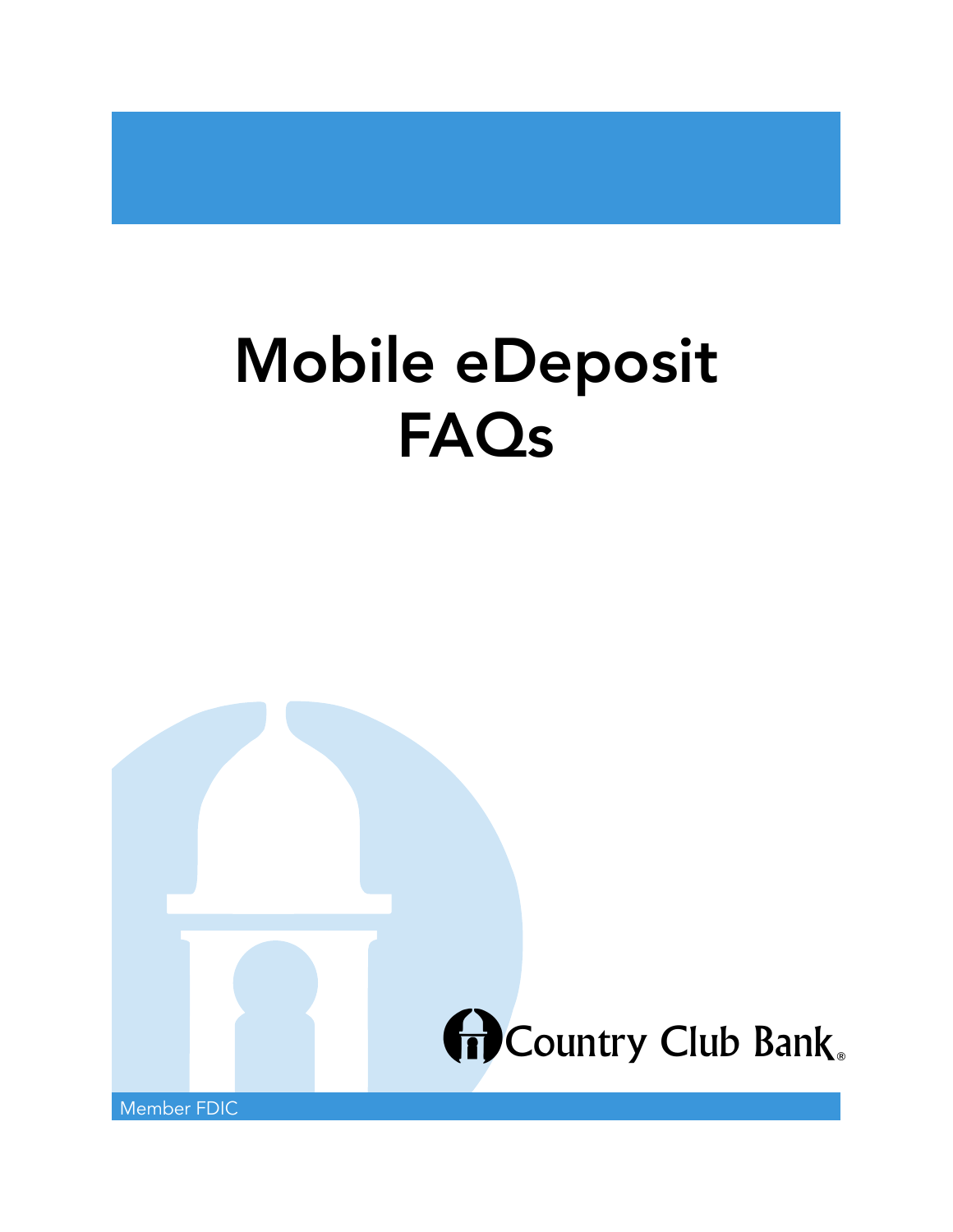| Eligibility requirements for Mobile eDeposit will be implemented as follows: |  |
|------------------------------------------------------------------------------|--|
|                                                                              |  |
|                                                                              |  |
|                                                                              |  |
|                                                                              |  |
|                                                                              |  |
|                                                                              |  |
|                                                                              |  |
|                                                                              |  |
|                                                                              |  |
|                                                                              |  |
|                                                                              |  |
|                                                                              |  |
|                                                                              |  |
|                                                                              |  |
| What if I submitted a deposit for the wrong amount?                          |  |
|                                                                              |  |
|                                                                              |  |
|                                                                              |  |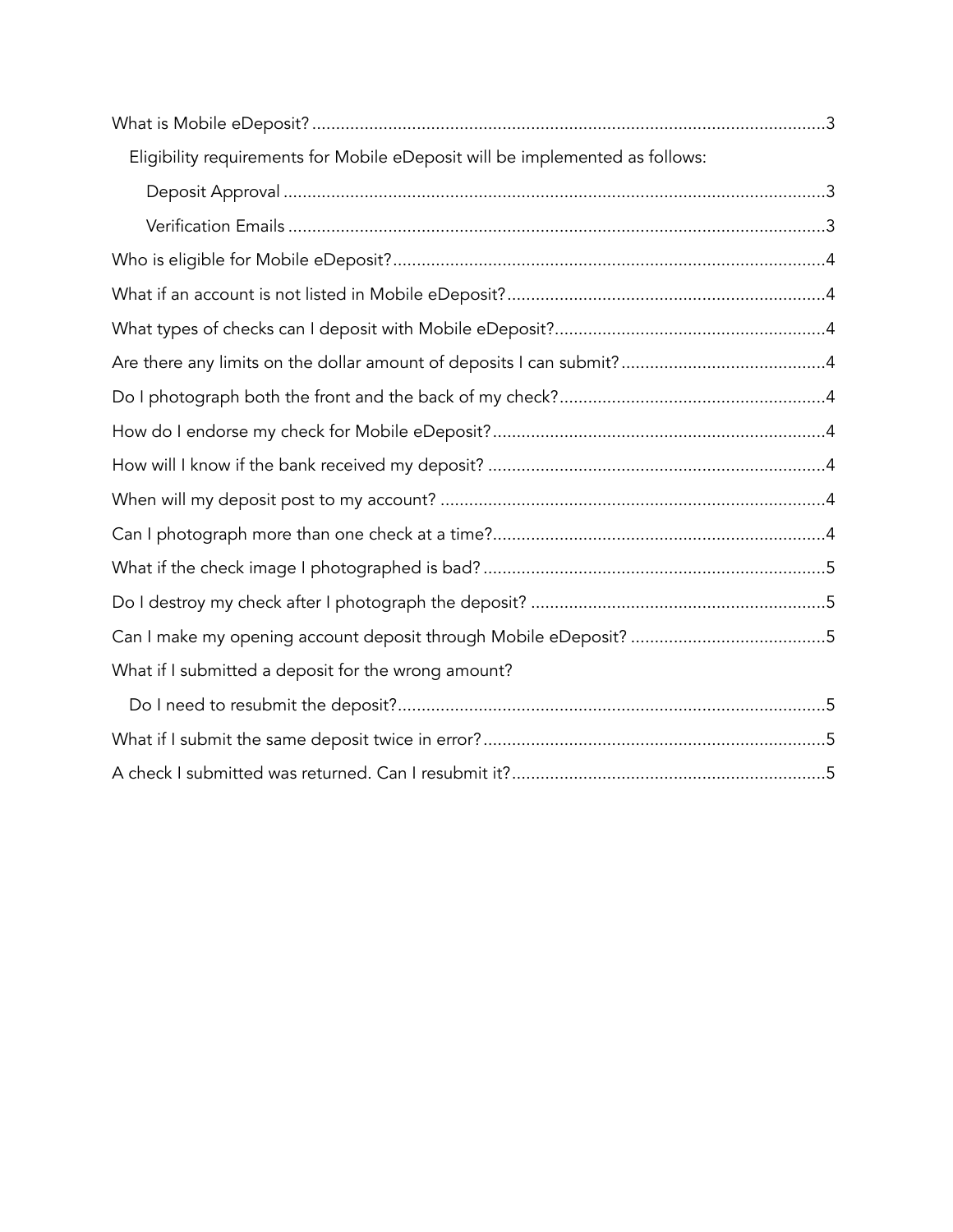# WHAT IS MOBILE EDEPOSIT?

 Country Club Bank's Mobile eDeposit allows users to deposit checks through the Country Club Bank Mobile Banking App, as long as the user has access to a data connection on their mobile device. Users can make deposits from their mobile device and see a history of all eDeposited items that have already been processed.

Mobile eDeposit is only accessible to users via the Mobile Banking App.

Eligibility requirements for Mobile eDeposit will be implemented as follows:

- Only consumer checking accounts qualify no business accounts\*.
- The checking account must be open at least 30 days.
- The maximum deposit limit is \$5,000 per day not to exceed \$25,000 in a five business day period.
- The deposit must be made no later than 4:00pm Central Time to be made available on the following business day.

### Prerequisites for using Mobile eDeposit:

- • Must have an iPhone running iOS 10.3 or higher, or an android device running Android OS 5 or higher and a camera that supports autofocus.
- User must have enrolled in Mobile Banking via the enrollment site and successfully activated or has enrolled via phone enrollment.

### Deposit Approval

- Deposits will be reviewed before posting.
- Deposits will memo-post or show as a pending credit once approved. Deposits made prior to 4:00pm Central Time will be available to you the next business day. Deposits made after 4:00pm Central Time will be available the following day.
- Country Club Bank reserves the right to delay the availability of funds for up to five business days.

### Verification Emails

- An initial email will be sent to verify the deposit was received.
- • A second email will be sent indicating the deposit has been processed and approved or declined.
- If the deposit is declined an email will be sent with the reason for decline.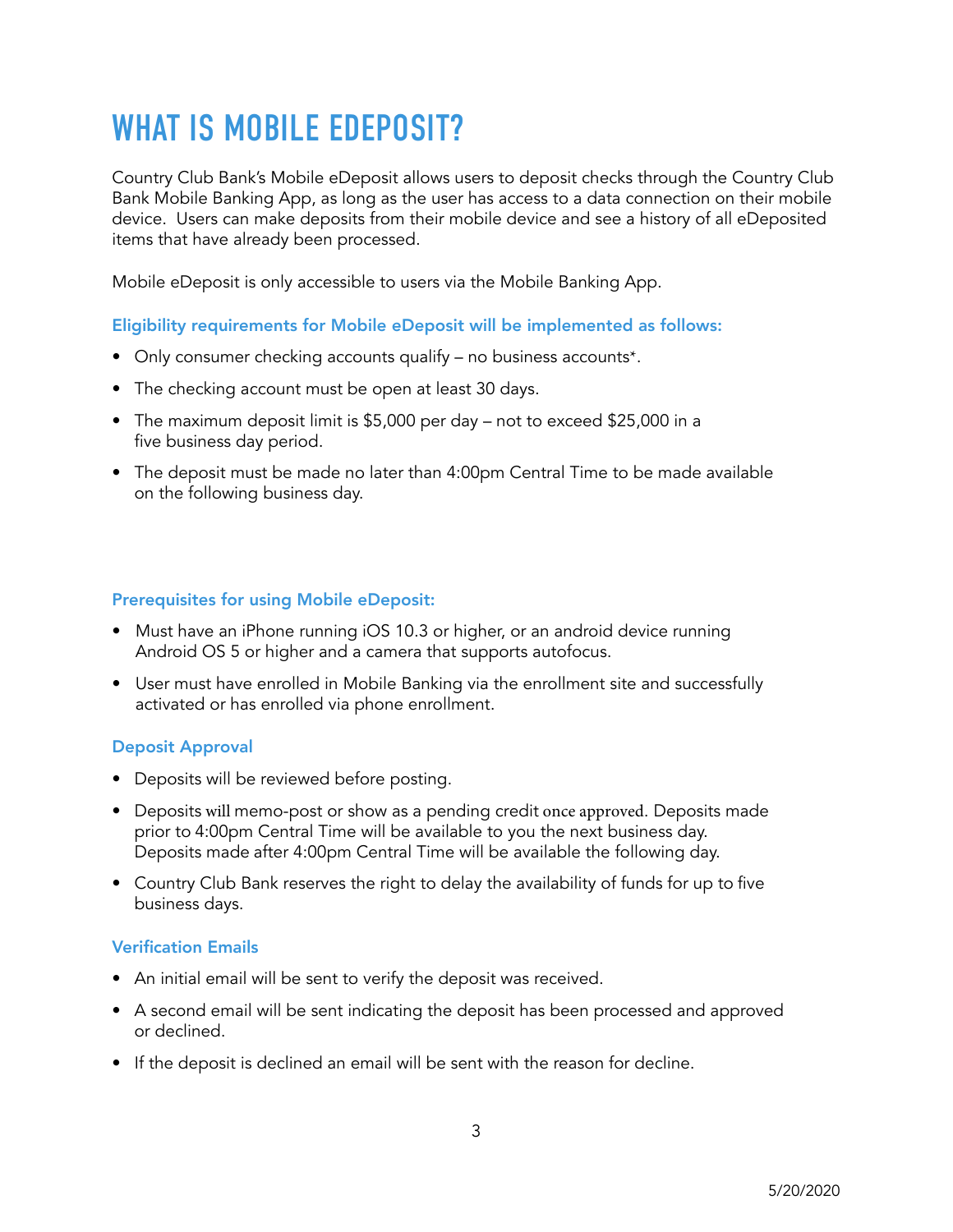#### Who is eligible for Mobile eDeposit?

Customers who have a personal checking account\* and have met certain account criteria are eligible for Mobile eDeposit.

#### What if an account is not listed in Mobile eDeposit?

In most cases, eligible account will automatically be enrolled in Mobile eDeposit. If you have an eligible account that has not been enabled, please call us at 816-931-4060 for assistance. Please note that accounts are pre-qualified prior to being authorized for use with Mobile eDeposit.

#### What types of checks can I deposit with Mobile eDeposit?

Most domestic checks can be processed through Mobile eDeposit. We are unable to accept money orders, foreign items, savings bonds or third-party checks. The check must be made payable only to the owners of the account.

#### Are there any limits on the dollar amount of deposits I can submit?

Yes. There is a daily deposit limit of \$5,000 and a maximum deposit limit of \$25,000 in any five business day period.

#### Do I photograph both the front and the back of my check?

Yes. During the deposit process, you will be required to photograph the front and back of your check.

### How do I endorse my check for Mobile eDeposit?

The required method of endorsement is as follows:

- For eDeposit only, Country Club Bank
- Signature

#### How will I know if the bank received my deposit?

 You will receive an email when the deposit is received. A second email will be sent when the deposit is approved. If your deposit is declined, an email will be sent indicating the reason why the deposit was declined.

#### When will my deposit post to my account?

 Deposits made prior to 4:00pm Central Time will be available to you the next business day. Deposits made after 4:00pm Central Time will be available the following day. CCB reserves the right to delay the availability of funds for five business days.

#### Can I photograph more than one check at a time?

 You may only photograph one check per deposit, but you can make up to 20 deposits per day, provided you do not exceed the daily dollar limit of \$5,000.